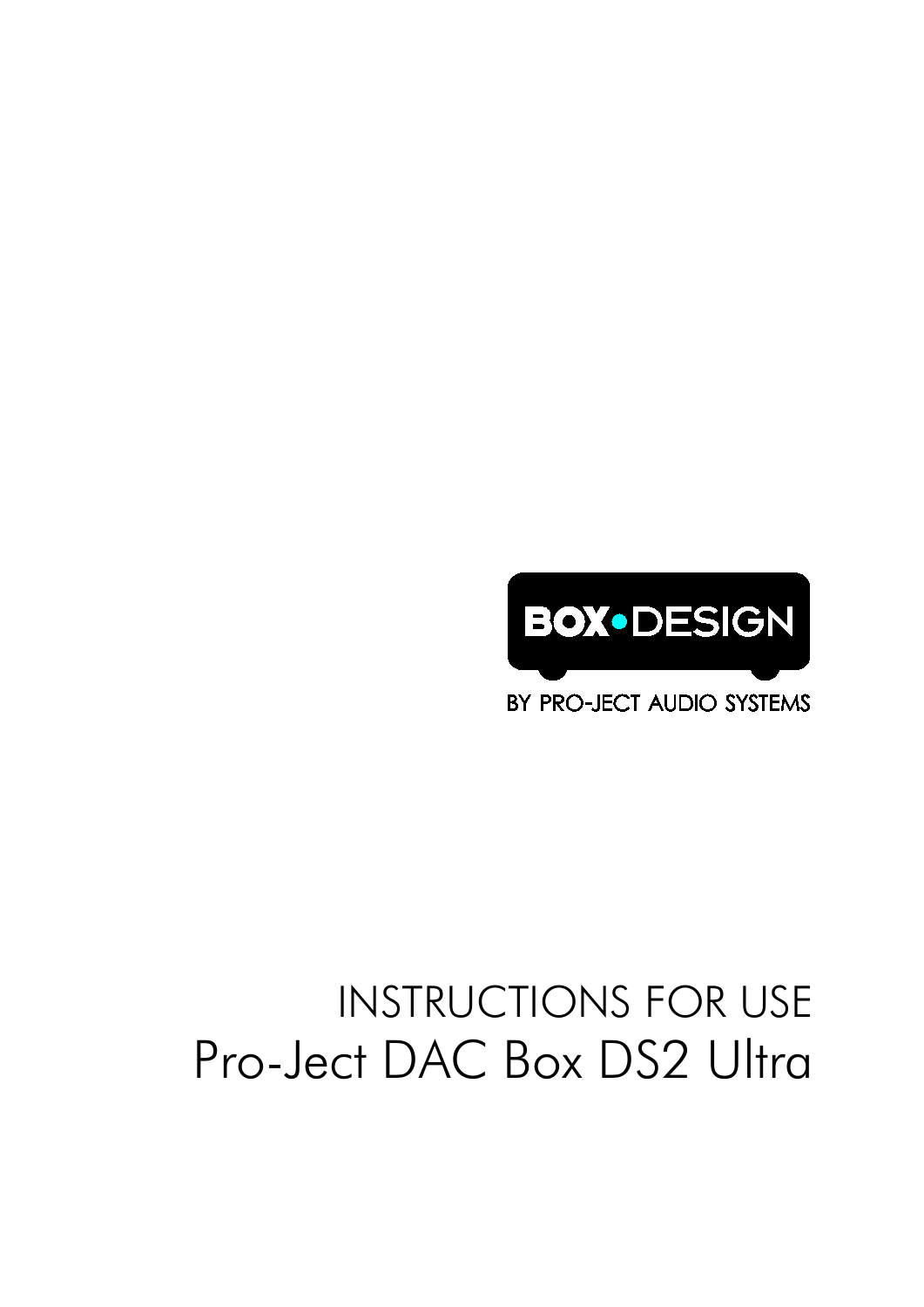Dear music lover,

thank you for purchasing a Pro-Ject Audio DAC Box DS2 Ultra. In order to achieve maximum performance and reliability you should study these instructions for use carefully.



*Warning of a hazard for the user, the unit or possible misuse*



*Important notice*

## Safety instructions

*AC outlet voltages vary from country to country. Before connecting to the mains, make sure that the voltage in your area meets the voltage requirements printed on the power supply. The power cord is*  used to disconnect the unit from the mains. Make sure that the power cord is easily accessible at all *times. Never handle the device, the power cord/power supply while your hands are wet or damp.*



*Avoid letting liquids enter the device or the power supply. Never place any item containing liquid, such as a flower vase on or near the device. Never spill any liquid on the device or the power supply. Never place any naked flame sources, such as lighted candles on or near the device. The product shall not be used in damp or wet locations, next to a bathtub, sink, swimming pool or any other similar conditions.*

# **Connectors**



*Make all connections,* except the connection to the computer*, whilst the unit is disconnected from the power supply. Connect the unit* to the mains and switch it on before connecting it to the computer*.*

*Take care to connect the left and right channels correctly. The right channel is usually marked red, the left channel black or white.*

*Never use any other power supply than the one supplied with the unit.*

## Connection to the amplifier

Connect the Output RCA socket to a line input (such as AUX) on your amplifier. Pressing the Gain button on the back panel raises gain by 6dB.

## Digital inputs

Sources with a digital output such as a CD player can be connected to the digital inputs (coaxial and optical). A computer can be connected to the USB input.



**!**

*The DAC supports PCM (LPCM) and DSD format only. The DAC does not work with audio formats like DTS™ or Dolby® Digital. If the DAC is used with a TV satellite/cable receiver or a TV set with an integrated satellite/cable receiver. Make sure that in the set-up menu of your receiver/TV, the format of the digital signal, relayed to the digital output used, is set to PCM.*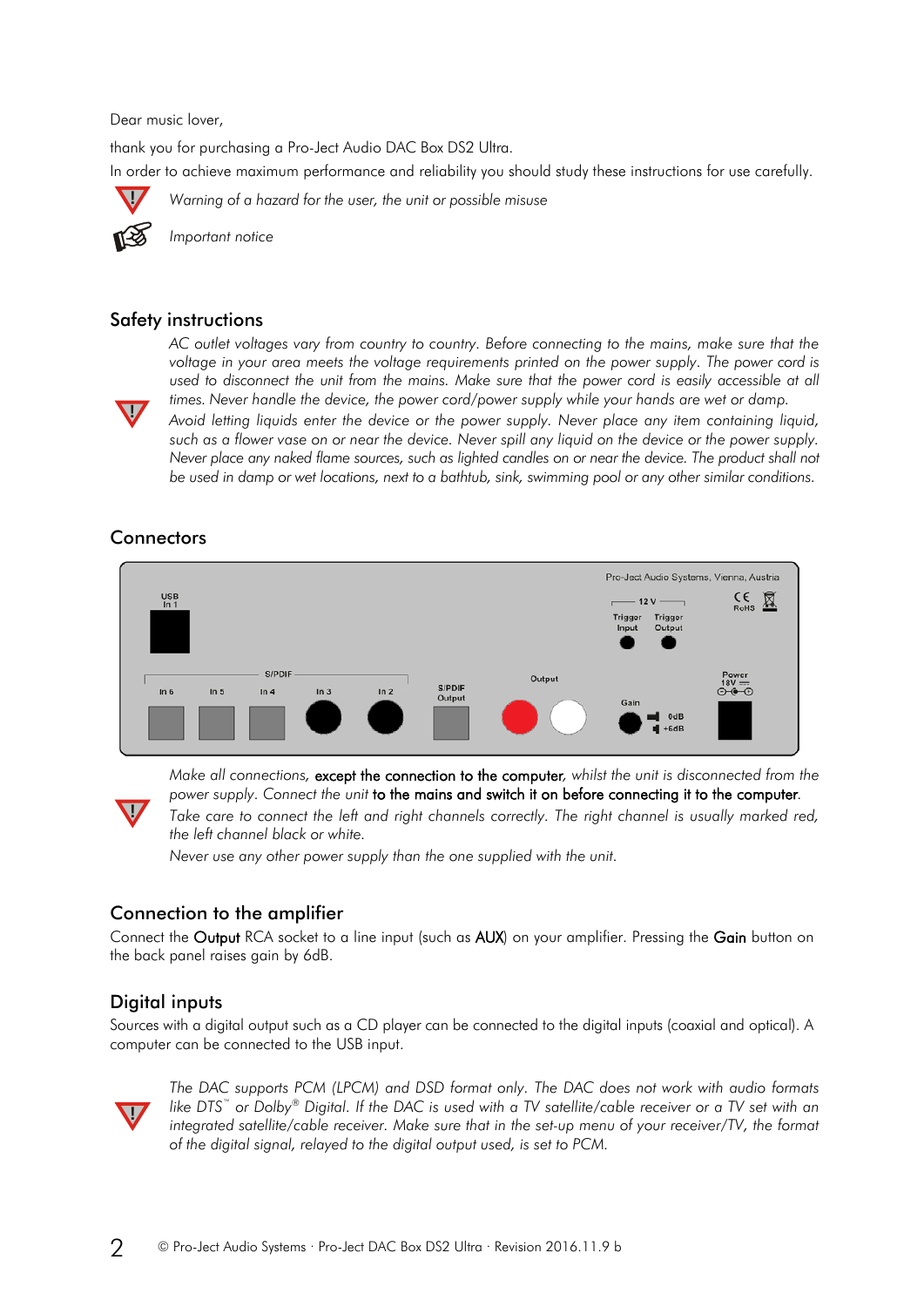## Connecting to a computer

Connect the USB-input of the DAC (unit must be switched on) to a free USB-socket on your computer and turn it on/make sure it is powered on.

\* For Windows® operating systems an USB driver (supplied on CD) has to be installed. Mac OS® operating systems do not need an additional driver.



*Please note: Connection should be made to an USB-socket of your computer directly. Connecting to USB-hubs can cause problems.*

#### Mains power connection

Connect the low voltage plug from the power supply to the Power 18V DC socket before connecting the power supply to the mains.

#### Remote power on - triggers

The unit can be switched on & off via a special connection from other Pro-Ject products equipped with trigger connections via the 2,5mm socket marked Trigger Input.

A 45cm long power-on cable (polarity  $\overline{-}$   $\overline{(-}$  +) is supplied for this purpose. Longer cables are available as accessories. The remote power-on signal can be relayed to further units via the Trigger OUT socket.

#### Front panel controls



#### Switching on and into standby

The push button on the left hand side on the front panel turns the unit on and into standby. The blue LED above the button shows that the unit is switched on.

#### Input selector

Operating ◄/►repeatedly selects the inputs in turns. The selected input, the sampling frequency or the DSD mode of the digital input signal will be indicated by the corresponding LED.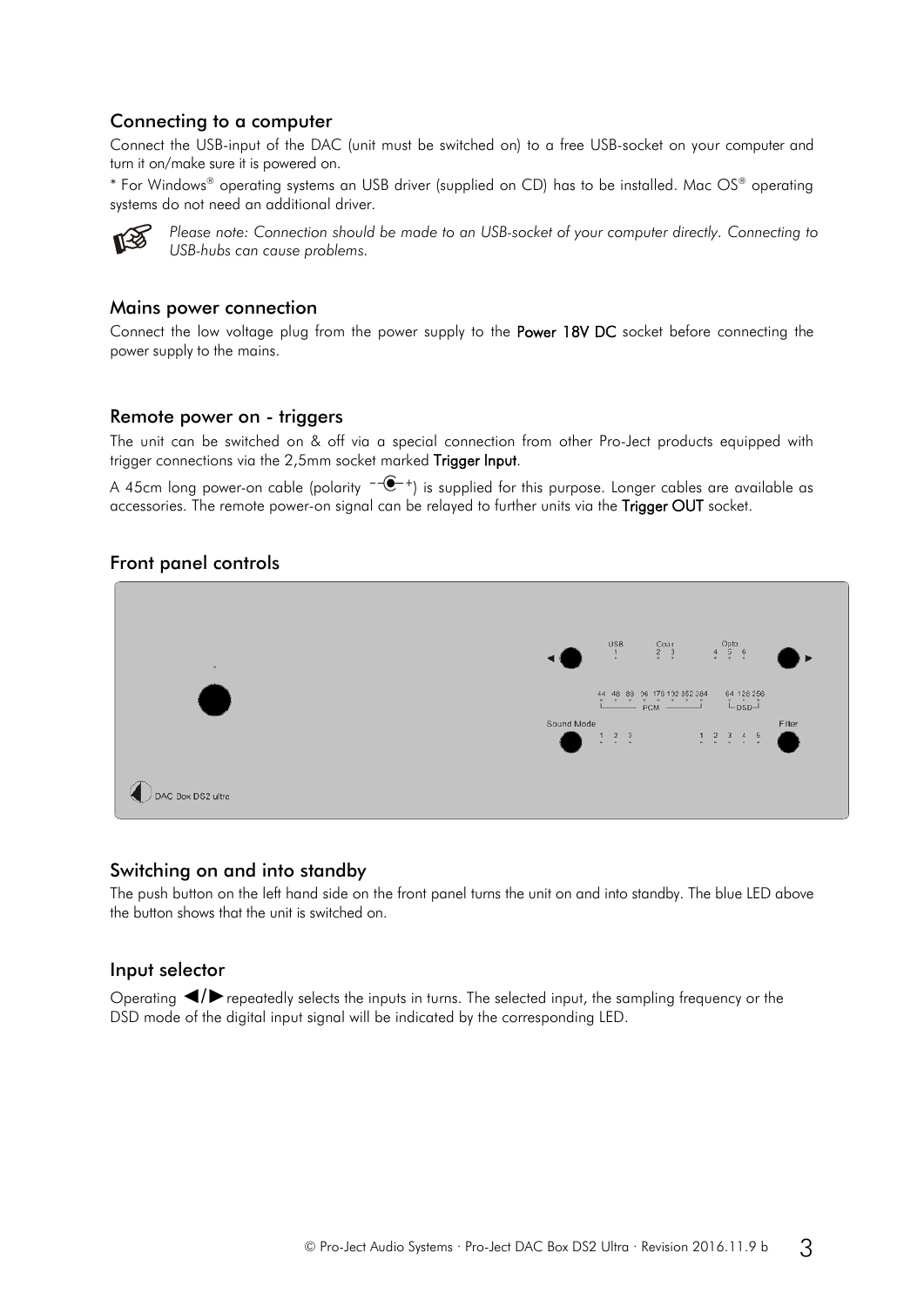# Sound mode

## Mode 1:

Upsampling: this mode upsamples all incoming signals to highest possible output rate:

| <b>Sound Mode 1</b>      |                      |                      |            |  |
|--------------------------|----------------------|----------------------|------------|--|
|                          | input PCM            | output PCM           | available  |  |
| input                    | sampling freq. [kHz] | sampling freq. [kHz] | filters    |  |
|                          | 44                   | 705                  | 1,2        |  |
|                          | 48                   | 768                  | 1,2        |  |
|                          | 88                   | 705                  | 1,2        |  |
|                          | 96                   | 768                  | 1,2        |  |
| <b>USB</b>               | 176                  | 705                  | 1,2,3,4    |  |
|                          | 192                  | 768                  | 1,2,3,4    |  |
|                          | 352                  | 705                  | 1,2,3,4    |  |
|                          | 384                  | 768                  | 1,2,3,4    |  |
|                          | 705                  | 705                  | 1, 2, 3, 4 |  |
|                          | 768                  | 768                  | 1,2,3,4    |  |
|                          | 44                   | 768                  | 1,2        |  |
|                          | 48                   | 705                  | 1,2        |  |
| S/PDIF                   | 88                   | 768                  | 1,2        |  |
|                          | 96                   | 705                  | 1,2        |  |
|                          | 176                  | 768                  | 1,2,3,4    |  |
|                          | 192                  | 705                  | 1, 2, 3, 4 |  |
|                          | input DSD            | output DSD           |            |  |
|                          | data rate            | data rate            |            |  |
|                          | 64                   | 256                  | 1,2,3,4    |  |
| <b>USB</b><br><b>DSD</b> | 128                  | 256                  | 1,2,3,4    |  |
|                          | 256                  | 256                  | 1, 2, 3, 4 |  |

#### Mode 2:

Conversion to DSD: all incoming signals are converted to DSD format

| <b>Sound Mode 2</b> |                      |                           |            |  |
|---------------------|----------------------|---------------------------|------------|--|
|                     | input PCM            | output DSD                | available  |  |
| Input               | sampling freq. [kHz] | data rate                 | filters    |  |
|                     | 44-48                | 128                       | 1,2        |  |
| <b>USB</b>          | 88-96                | 256                       | 1,2        |  |
|                     | 176-768              | 256                       | 1,2,3,4    |  |
|                     | 44, 48, 88           | 128                       | 1,2        |  |
|                     | 176                  | 128                       | 1, 2, 3, 4 |  |
| S/PDIF              | 96                   | 256                       | 1,2        |  |
|                     | 192                  | 256                       | 1, 2, 3, 4 |  |
|                     |                      |                           |            |  |
| USB DSD             |                      | Same as with Sound Mode 1 |            |  |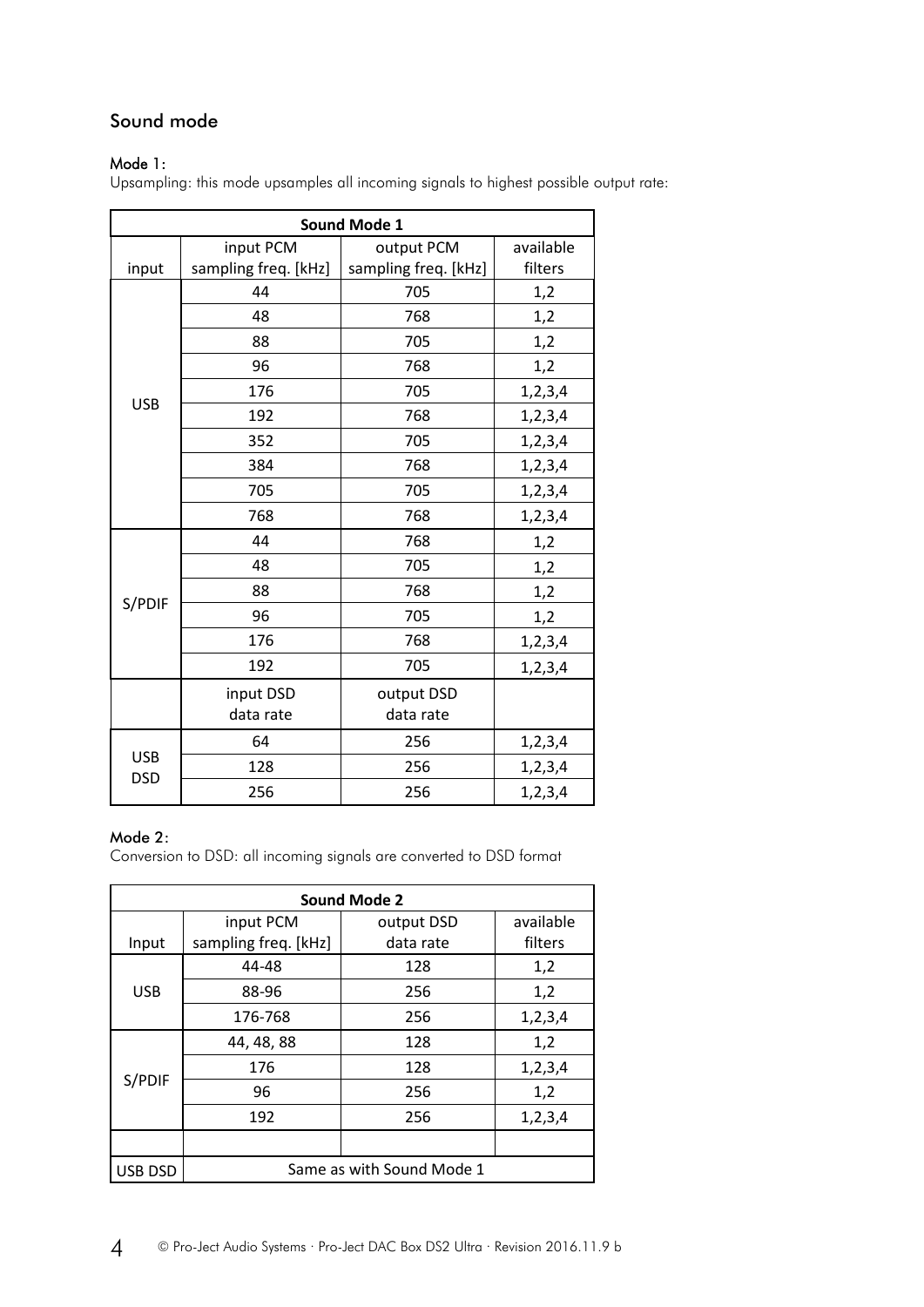#### Mode 3:

USB Upsampling bypass:

USB Input sampling rate remains the same as USB output sampling rate.

| Sound Mode 3             |                   |  |  |
|--------------------------|-------------------|--|--|
| USB input                |                   |  |  |
| Sampling frequency [kHz] | available filters |  |  |
| 44-96                    | 1,2,3,4           |  |  |
| 176-768                  | 1, 2, 3, 4, 5     |  |  |

DSD input format remains the same as DSD output format.

S/PDIF input rates are upsampled to PCM352kHz / PCM384kHz

| Sound Mode 3 |                      |                      |            |  |
|--------------|----------------------|----------------------|------------|--|
|              | input PCM            | output PCM           | available  |  |
| input        | sampling freq. [kHz] | sampling freq. [kHz] | filters    |  |
|              | 44                   | 384                  | 1,2        |  |
|              | 48                   | 352                  | 1,2        |  |
|              | 88                   | 384                  | 1,2        |  |
| S/PDIF       | 96                   | 352                  | 1,2        |  |
|              | 176                  | 384                  | 1, 2, 3, 4 |  |
|              | 192                  | 352                  | 1,2,3,4    |  |

# **Filters**

Filter button toggles between 5 filters. Availability of filters depends on input format and frequency shown in previous article:

| Filter         | Sound type        | Filter name                | Remarks          | Sound source | Edge   |
|----------------|-------------------|----------------------------|------------------|--------------|--------|
|                |                   |                            |                  | positioning  |        |
| $\overline{1}$ | Natural tone      | Super slow roll-off        | No echo, natural | Close        | Ultra  |
|                |                   |                            | sound            |              | sharp  |
| $\mathcal{P}$  | Acoustic tone     | Short delay roll-off       | Minimal echo,    |              | Sharp  |
|                |                   |                            | original sound   |              |        |
| 3              | Traditional tone  | Slow roll-off              | Minimal echo,    |              | Middle |
|                |                   |                            | original sound   |              |        |
| $\overline{4}$ | Acoustic sound    | Short delay sharp roll-off | Post echo, bass  |              | Sharp  |
|                |                   |                            | sound            |              |        |
| 5              | Traditional sound | Sharp roll-off             | Pre and post     | Far          | Slow   |
|                |                   |                            | echo, powerful   |              |        |
|                |                   |                            | sound            |              |        |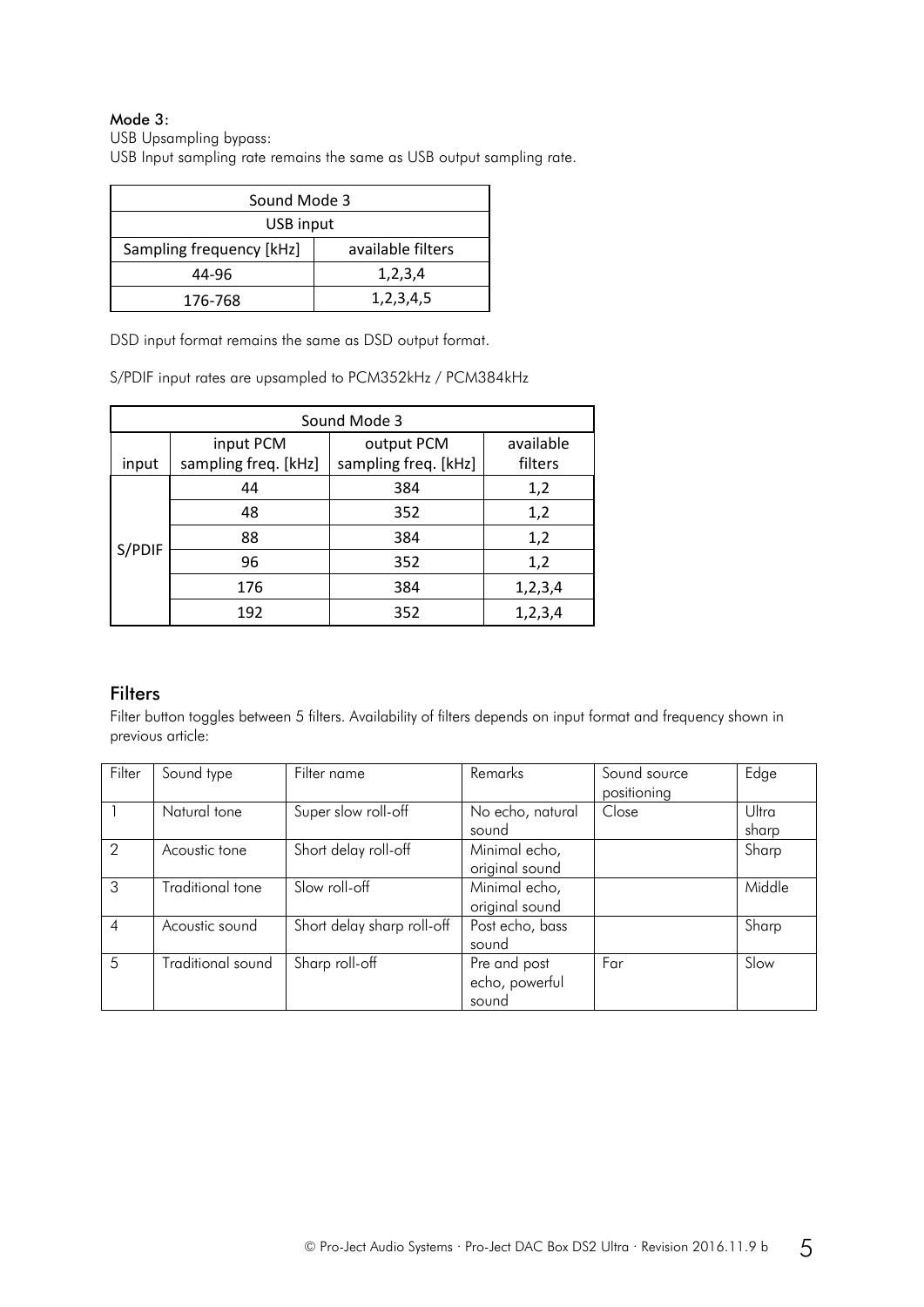# Driver installation (Windows® operating systems only)

\* For Windows® operating systems a USB driver (supplied on CD) has to be installed.

Insert the included CD into the drive of you PC and follow the instructions. Complete the installation by restarting the computer.

After installing the driver, some settings have to be checked/done.

For example - Windows 7® operating system:

 $\rightarrow$  Control Panel  $\rightarrow$  Hardware and Sound  $\rightarrow$  Sound  $\rightarrow$  Playback:

select Speaker/Project DAC Box DS USB 2.0 Audio Out

- $\rightarrow$  Properties  $\rightarrow$  Supported formats: make sure nothing is assigned
- $\rightarrow$  Level  $\rightarrow$  Sound: setting must be 100

 $\rightarrow$  Enhancements: disable all enhancements  $\rightarrow$  Advanced  $\rightarrow$  Default Format: set to studio quality 24/192



*Using Windows 8®, the driver has to be installed in Windows 7® compatibility mode.*

# DSD playback

Up to now DSD playback on a computer using a Windows® operating system is only reliably possible with the PC software player Foobar2000.

Nevertheless, this player has to be prepared, out of the box it is not capable to play DSD. Please read the following instructions how to prepare the player.

You will need to download the following software and drivers from the internet: The software player Foobar2000<http://www.foobar2000.org/download>

The Foobar2000 for ASIO playback [http://www.foobar2000.org/components/view/foo\\_out\\_asio](http://www.foobar2000.org/components/view/foo_out_asio)

The Foobar2000 for SACD playback [http://sourceforge.net/projects/sacddecoder/files/foo\\_input\\_sacd/.](http://sourceforge.net/projects/sacddecoder/files/foo_input_sacd/) Unzip the enclosed files and store into a folder of your choice.

The actual Windows® USB driver comes with the unit on CD. Store all files from the CD on your computer into a folder of your choice.

Please install the USB driver first. To do that, in the folder, where you stored the files to, start the installation by double clicking on **Setup.exe**. Follow the instructions of the installation program.

Please install Foobar2000 now by double clicking on the downloaded file. Please start Foobar2000 after that.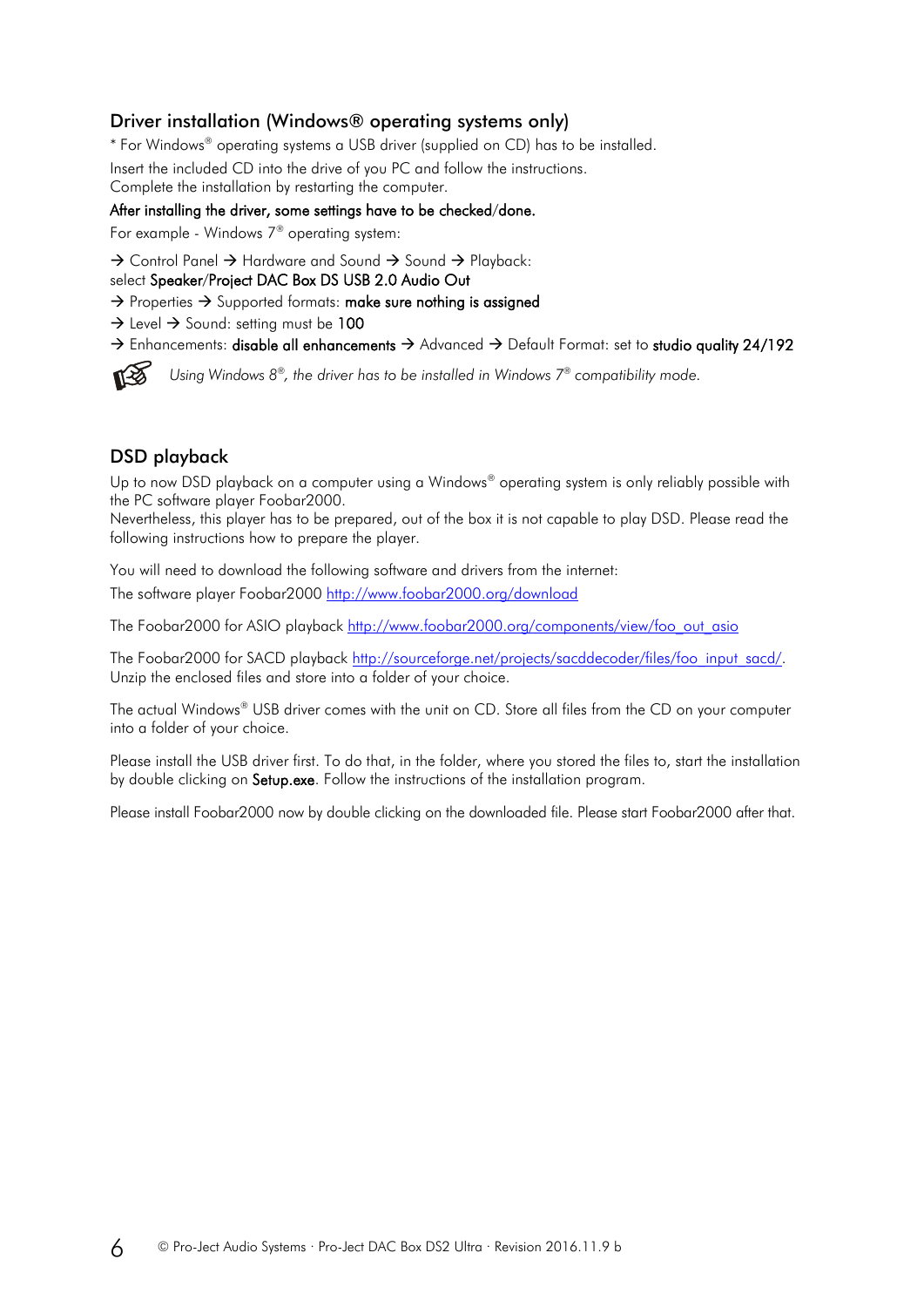|      | o foobar2000 v1.3.1                                                         |                  |                                                                   | $\mathbf{x}$<br>$\Box$<br><b>STEP</b> |
|------|-----------------------------------------------------------------------------|------------------|-------------------------------------------------------------------|---------------------------------------|
| File | Edit<br><b>View</b>                                                         | Playback Library | $Heip$ $\Box$ $D \quad \blacksquare$ $N \land N \quad \mathbb{R}$ |                                       |
|      | Open                                                                        | $Ctrl + O$       |                                                                   |                                       |
|      | Open audio CD                                                               |                  | Track no Title / track artist                                     | Durat                                 |
|      | Add files                                                                   |                  |                                                                   |                                       |
|      | Add folder                                                                  |                  |                                                                   |                                       |
|      | Add location                                                                | $Ctrl + U$       |                                                                   |                                       |
|      | New playlist                                                                | $Ctrl + N$       |                                                                   |                                       |
|      | Load playlist                                                               |                  |                                                                   |                                       |
|      | Save playlist                                                               | $Ctrl + S$       |                                                                   |                                       |
|      | $\begin{array}{c}\n \text{Prefere } \text{res}\n \\ \text{S}\n \end{array}$ | $Ctrl + P$       |                                                                   |                                       |
| Exit |                                                                             |                  |                                                                   |                                       |
|      |                                                                             |                  |                                                                   |                                       |
|      |                                                                             |                  |                                                                   |                                       |
|      |                                                                             |                  |                                                                   |                                       |
|      |                                                                             |                  |                                                                   |                                       |
|      |                                                                             |                  |                                                                   |                                       |
|      |                                                                             |                  |                                                                   |                                       |
|      | Opens the preferences dialog.                                               |                  |                                                                   |                                       |

Now you have to integrate the downloaded components into Foobar2000. Please do the following: In the upper menu bar, click on File and then on Preferences.

In the window that now opens, please click on Components.

| Components                                     | <b>Installed components:</b>                               |         | Right-click a component for additional options. |
|------------------------------------------------|------------------------------------------------------------|---------|-------------------------------------------------|
| ⊿ Display                                      | <b>Name</b>                                                | Version | Module                                          |
| - Context Menu                                 | Album List                                                 | 4.5     | foo albumlist                                   |
| <b>Default User Interface</b>                  | CD Audio Decoder                                           | 3.0     | foo cdda                                        |
| Keyboard Shortcuts                             | Converter                                                  | 1.5     | foo converter                                   |
| $\triangleright$ Media Library<br>- Networking | Default User Interface                                     | 0.9.5   | foo_ui_std                                      |
| <b>D</b> · Playback                            | Equalizer                                                  | 1.0     | foo dsp eq                                      |
| Shell Integration                              | <b>File Operations</b>                                     | 2.2     | foo fileops                                     |
| $\triangleright$ Tools                         | foobar 2000 core                                           | 1.3.1   | Core                                            |
| Advanced                                       | Online Tagger                                              | 0.7     | foo freedb2                                     |
|                                                | ReplayGain Scanner                                         | 2.2     | foo_rgscan                                      |
|                                                | Standard DSP Array                                         | 1.3     | foo dsp_std                                     |
|                                                | Standard Input Array                                       | 1.0     | foo input std                                   |
|                                                | ZIP/GZIP/RAR Reader                                        | 1.6     | foo_unpack                                      |
|                                                |                                                            |         |                                                 |
|                                                |                                                            |         |                                                 |
|                                                |                                                            |         |                                                 |
|                                                |                                                            |         |                                                 |
|                                                |                                                            |         |                                                 |
|                                                |                                                            |         |                                                 |
|                                                |                                                            |         |                                                 |
|                                                |                                                            |         |                                                 |
|                                                |                                                            |         |                                                 |
|                                                |                                                            |         |                                                 |
|                                                |                                                            |         |                                                 |
|                                                |                                                            |         |                                                 |
|                                                | Get more components<br>Why are some components grayed out? |         | Get updates<br>Install<br>Copy report           |
|                                                | Reset all<br>Reset page                                    |         | OK<br>Cancel<br>Apply                           |

Now click on Install... (lower right) und search for foo\_out\_asio.fb2k-component in the opened explorer window. Click on it and after that on Apply to activate the Component. Foobar2000 asks now, if you agree to start, restart the program to activate the changes. Confirm with Yes. Foobar2000 restarts.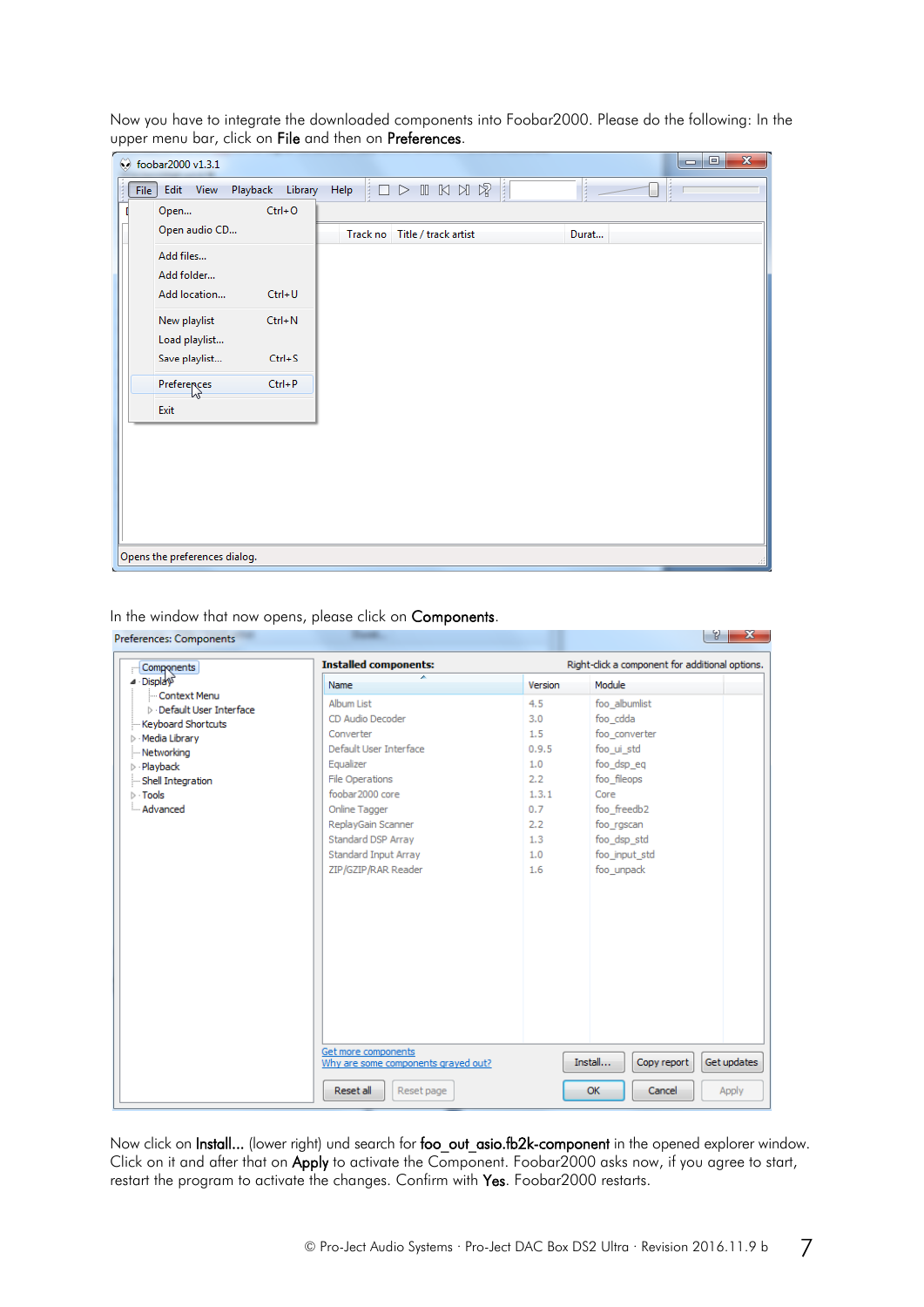Now exit Foobar2000 and double click on the program ASIOProxyInstall-0.6.5.exe in the folder, where you unzipped the Component foo input sacd to. Follow the instructions of the installation program.

Now please start Foobar2000 again and open the Preferences Box by clicking on File/Preferences. Click on Install and go the folder where you unzipped foo input sacd to. Click on foo\_input\_sacd.fb2k-component and confirm with Apply. Foobar2000 asks once again, if you agree to start restart the program to activate the changes. Confirm with Yes. Foobar2000 restarts.

Now you have installed all necessary components. Before you can start to playback DSD files however, you have to carry out some settings. For that please open the Preferences Box by clicking on File/Preferences again.

Click on the small triangle to the left of Playback now and after that on Output.

| Preferences: Output                    |                                                                                              |                 |                 | -8<br>$\mathbf{x}$ |
|----------------------------------------|----------------------------------------------------------------------------------------------|-----------------|-----------------|--------------------|
| - Components                           | <b>Device</b>                                                                                |                 |                 |                    |
| $\triangleright$ Display               |                                                                                              |                 |                 |                    |
| Keyboard Shortcuts                     | DS : Primärer Soundtreiber<br>▼                                                              |                 |                 |                    |
| $\triangleright$ Media Library         |                                                                                              |                 |                 |                    |
| - Networking<br><b>Buffer length</b>   |                                                                                              |                 |                 |                    |
| ⊿ Playback                             |                                                                                              |                 |                 |                    |
| DSP Manager<br>$\triangleright$ Output |                                                                                              |                 |                 |                    |
| Shell Integration                      |                                                                                              | 1000 ms         |                 |                    |
| $\triangleright$ Tools                 | Warning: setting too low buffer length may cause some visualization effects to stop working. |                 |                 |                    |
| - Advanced                             |                                                                                              |                 |                 |                    |
|                                        | <b>Output format</b>                                                                         |                 |                 |                    |
|                                        | Output data format:                                                                          |                 |                 | Dither             |
|                                        | Output data format will be chosen automatically for the selected device.                     |                 |                 |                    |
|                                        |                                                                                              |                 |                 |                    |
|                                        |                                                                                              |                 |                 |                    |
|                                        | <b>Fading</b>                                                                                |                 |                 |                    |
|                                        | Name                                                                                         | Fade in         | Fade out        |                    |
|                                        | Pause and stop                                                                               | 100 ms          | 100 ms          |                    |
|                                        | Seek                                                                                         | $100$ ms        | $100$ ms        |                    |
|                                        | Manual track change                                                                          | $100$ ms        | $100$ ms        |                    |
|                                        | Automatic track change                                                                       | 0 <sub>ms</sub> | 0 <sub>ms</sub> |                    |
|                                        | Fade in:                                                                                     |                 |                 |                    |
|                                        | Fade out:                                                                                    |                 |                 |                    |
|                                        |                                                                                              |                 |                 |                    |
|                                        | Reset all<br>Reset page                                                                      |                 | OK              | Cancel<br>Apply    |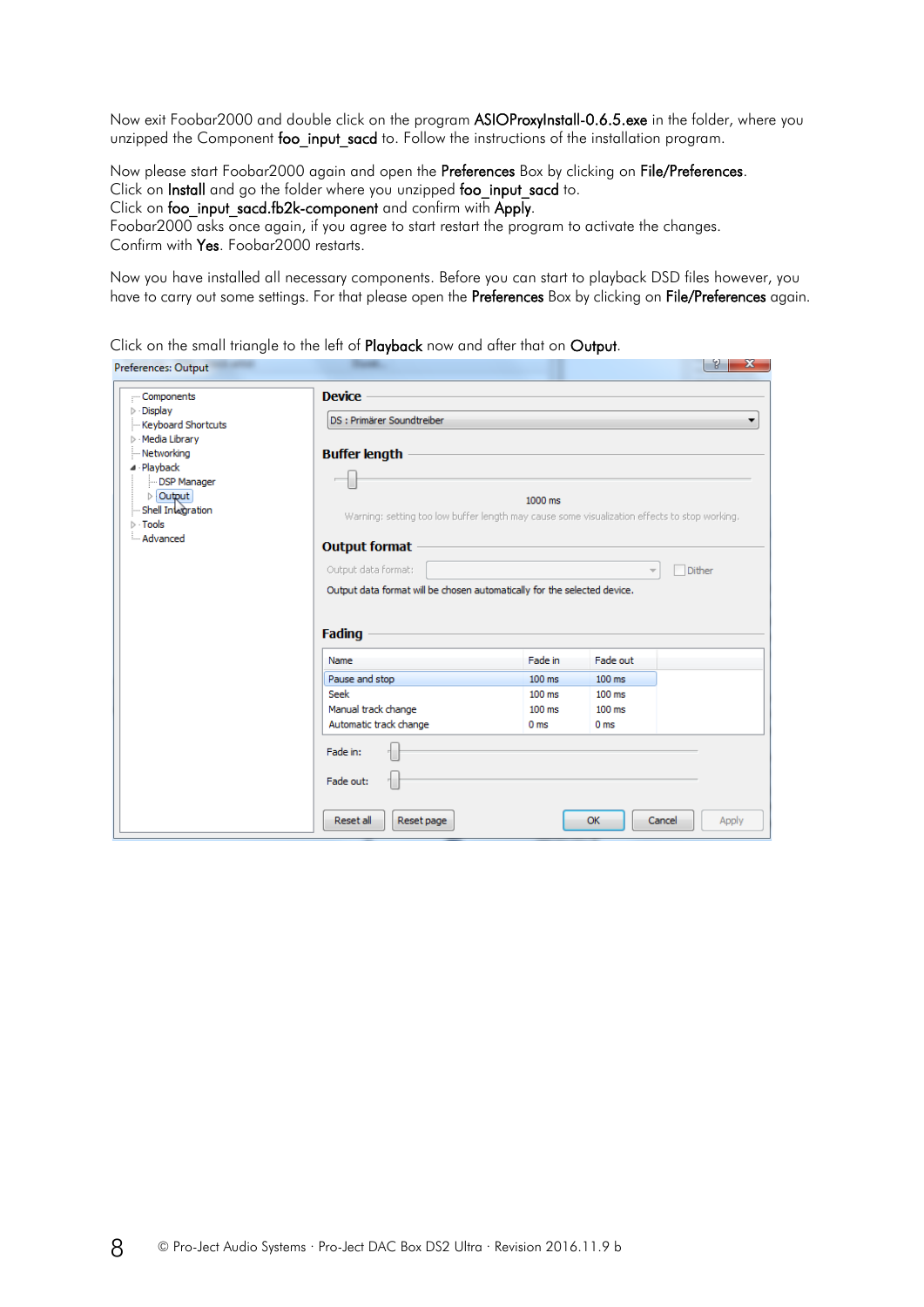In the dropdown menu below Device, choose the driver Asio: foo\_dsd\_asio.

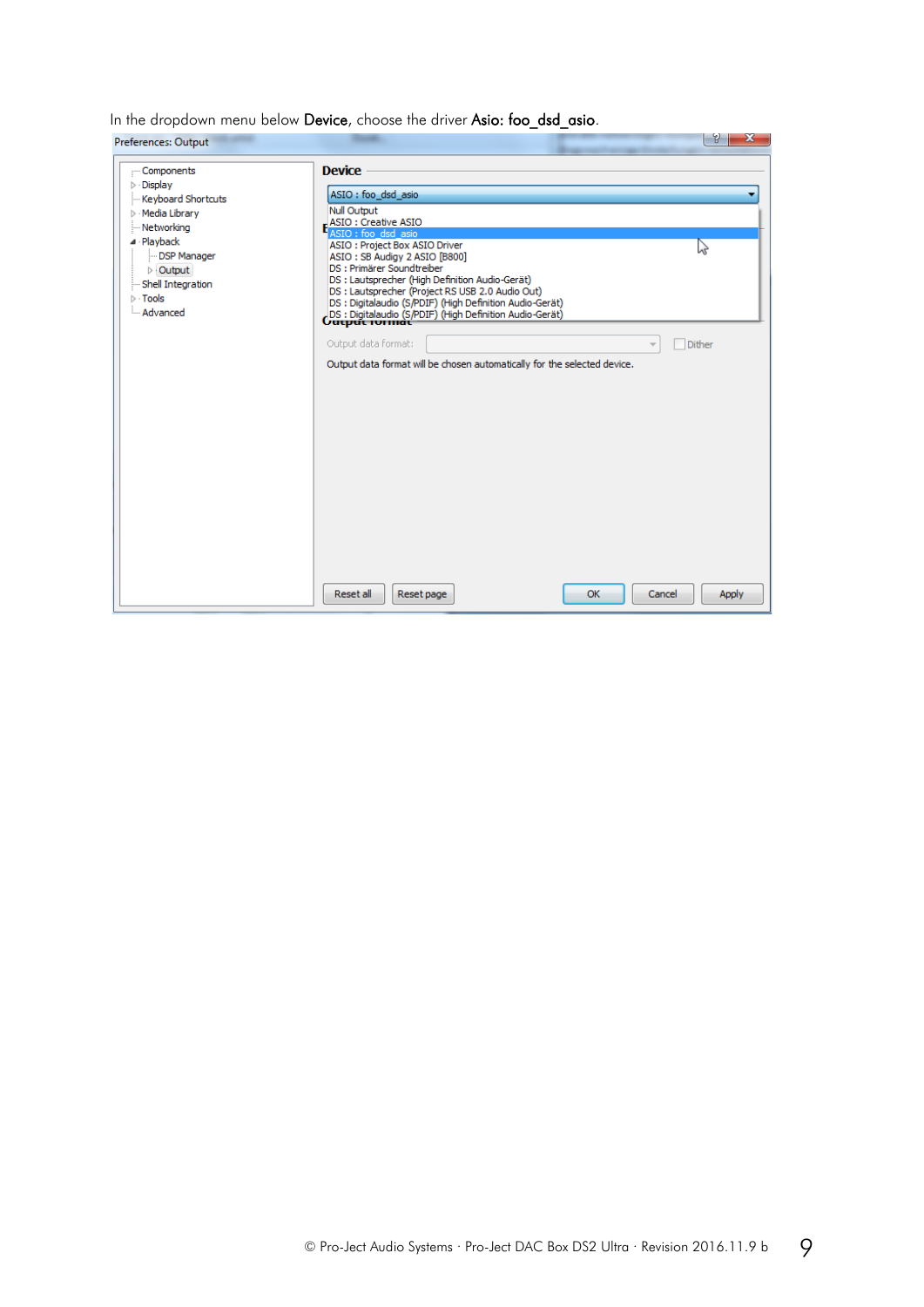Click Playback and the small triangle on the left side of Output and then on ASIO. Below ASIO Drivers please double click on foo\_dsd\_asio.

| Preferences: ASIO                                                                                            |                                                                                                                                                         | 왕<br>X.                |
|--------------------------------------------------------------------------------------------------------------|---------------------------------------------------------------------------------------------------------------------------------------------------------|------------------------|
| Components                                                                                                   | <b>ASIO drivers</b>                                                                                                                                     |                        |
| $\triangleright$ Display<br>Keyboard Shortcuts<br>Media Library<br>- Networking<br>⊿ Playback<br>DSP Manager | Creative ASTO<br>foo dsd asin<br>Project Box ASIO Driver<br>SB Audigy 2 ASIO [B800]                                                                     |                        |
| ⊿ Output<br><b>ASIO</b><br>Shell Integration<br>$\triangleright$ Tools<br>Advanced                           | Double-click an entry to activate the driver's control panel.<br>Use 64-bit ASIO drivers                                                                |                        |
|                                                                                                              | Run with high process priority<br><b>Custom channel mappings</b>                                                                                        |                        |
|                                                                                                              |                                                                                                                                                         | <b>Add New</b><br>Edit |
|                                                                                                              | This feature allows you to configure alternate channel mappings for your ASIO-enabled<br>soundcards.                                                    | Remove                 |
|                                                                                                              | You may need to close and re-open the foobar 2000 preferences dialog for your newly<br>added mappings to appear as output devices in the "output" page. |                        |
|                                                                                                              | Reset all<br>Reset page<br>OK<br>Cancel                                                                                                                 | Apply                  |

In the window that follows, please choose Project Box Asio Driver and in the dropdown menu ASIO Driver.

| foo dsd asio v0.6.5         |                                                                        |  |
|-----------------------------|------------------------------------------------------------------------|--|
| <b>ASIO Driver:</b>         |                                                                        |  |
| <b>DSD Playback Method:</b> | Creative ASIO<br>M-Audio USB ASIO                                      |  |
| PCM to DSD Method:          | Project Box ASIO Driver<br>ProJect asio.dll<br>SB Audigy 2 ASIO [B800] |  |
| <b>DSD/PCM Transition:</b>  | 0 <sub>ms</sub>                                                        |  |

In the same window, please choose DoP Marker 0x05/0xFA in the dropdown menu DSD Playback Method. Close the window with a click on the small X in the upper right corner.

| foo dsd asio v0.6.5         |                                          |
|-----------------------------|------------------------------------------|
| <b>ASIO Driver:</b>         | Project Box ASIO Driver                  |
| <b>DSD Playback Method:</b> | <b>ASIO Native</b><br><b>ASIO Native</b> |
| PCM to DSD Method:          | DoP Marker 0x05/0xFA                     |
| <b>DSD/PCM Transition:</b>  | exD Marker<br>णाण                        |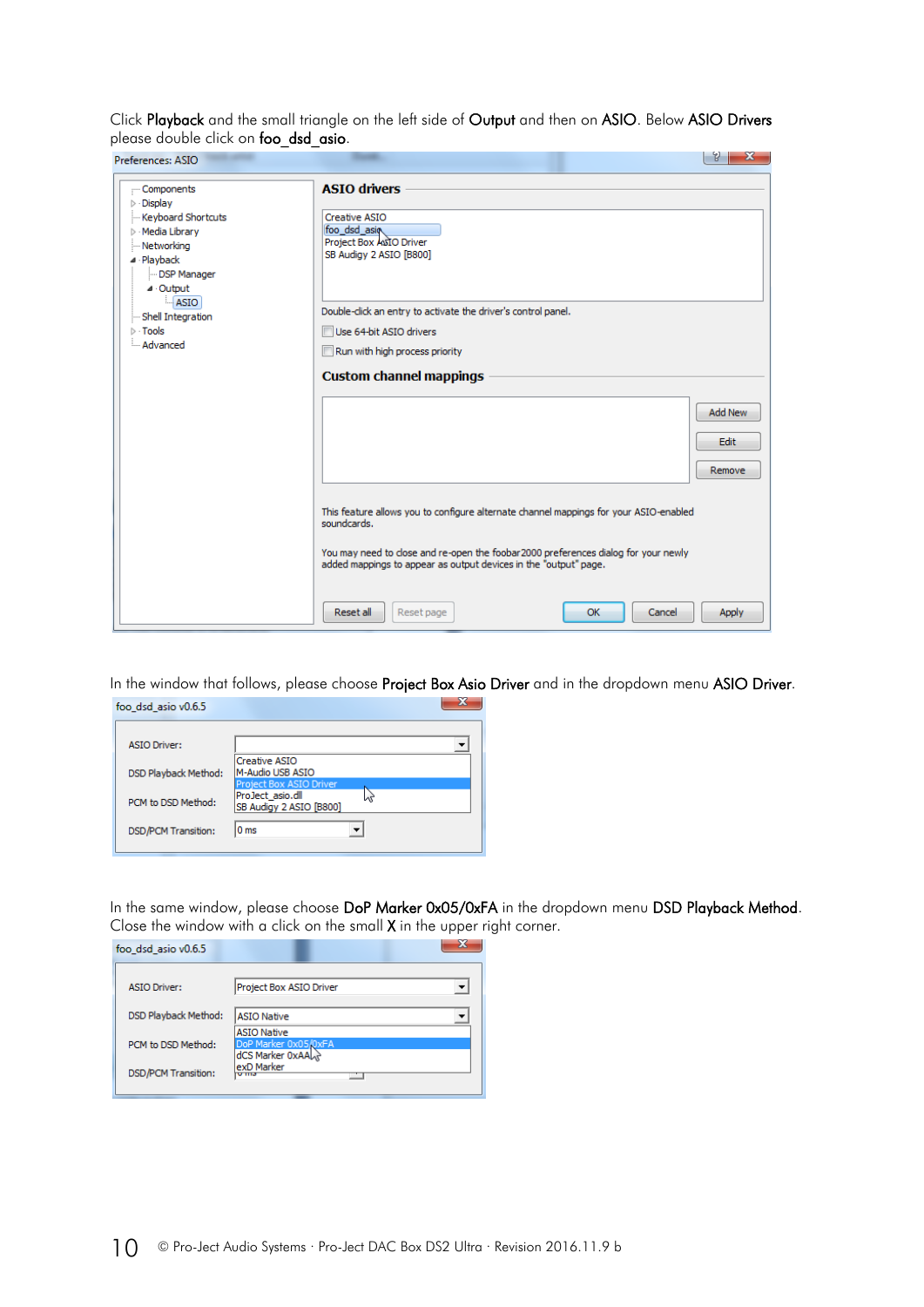Select Tools, click the small triangle to the left and then SACD. Choose DSD in the dropdown menu ASIO Driver mode.

|                                                                                                                                                                                                                                                                                                             |                                                                                                                                                                                                                                                                                                         | S <br>$\mathbf{x}$ |
|-------------------------------------------------------------------------------------------------------------------------------------------------------------------------------------------------------------------------------------------------------------------------------------------------------------|---------------------------------------------------------------------------------------------------------------------------------------------------------------------------------------------------------------------------------------------------------------------------------------------------------|--------------------|
| Preferences: SACD<br>- Components<br>$\triangleright$ $\cdot$ Display<br>Keyboard Shortcuts<br>$\triangleright$ -Media Library<br>Networking<br>a - Playback<br>- DSP Manager<br>4 Output<br><b>LASIO</b><br>Shell Integration<br>$\triangleleft$ - Tools<br>SACD<br>$\triangleright$ Tagging<br>- Advanced | <b>ASIO Driver Mode:</b><br>PCM<br><b>PCM</b><br><b>DSD</b><br>PCM Volume:<br>PCM Samplerate:<br>44100<br>v<br>Load Save<br>DSD 2PCM Mode:<br>Multistage (Fixed-Point)<br>۰<br>Preferable Area:<br>None<br>$\mathbf{r}$<br><b>Editable Tags</b><br>Store Tags With ISO<br><b>Edited Master Playback</b> |                    |
|                                                                                                                                                                                                                                                                                                             | <b>Resetall</b><br>Reset page<br><b>OK</b>                                                                                                                                                                                                                                                              | Apply<br>Cancel    |

Now you have completed all necessary settings. Close the Preferences window with a click on OK. Now you can playback DSD files with the extensions DSF and DFF. You can open the files in Foobar2000 either with your mouse via drag and drop or with the File menu in the upper menu bar.



*Please be aware that downloads from the Internet are made entirely at your own risk. Under no circumstances can we carry responsibility or provide support for software products sourced from the internet or for any damage or problems arising from the use thereof. All downloads should be checked with an up-to-date anti-virus programme.*